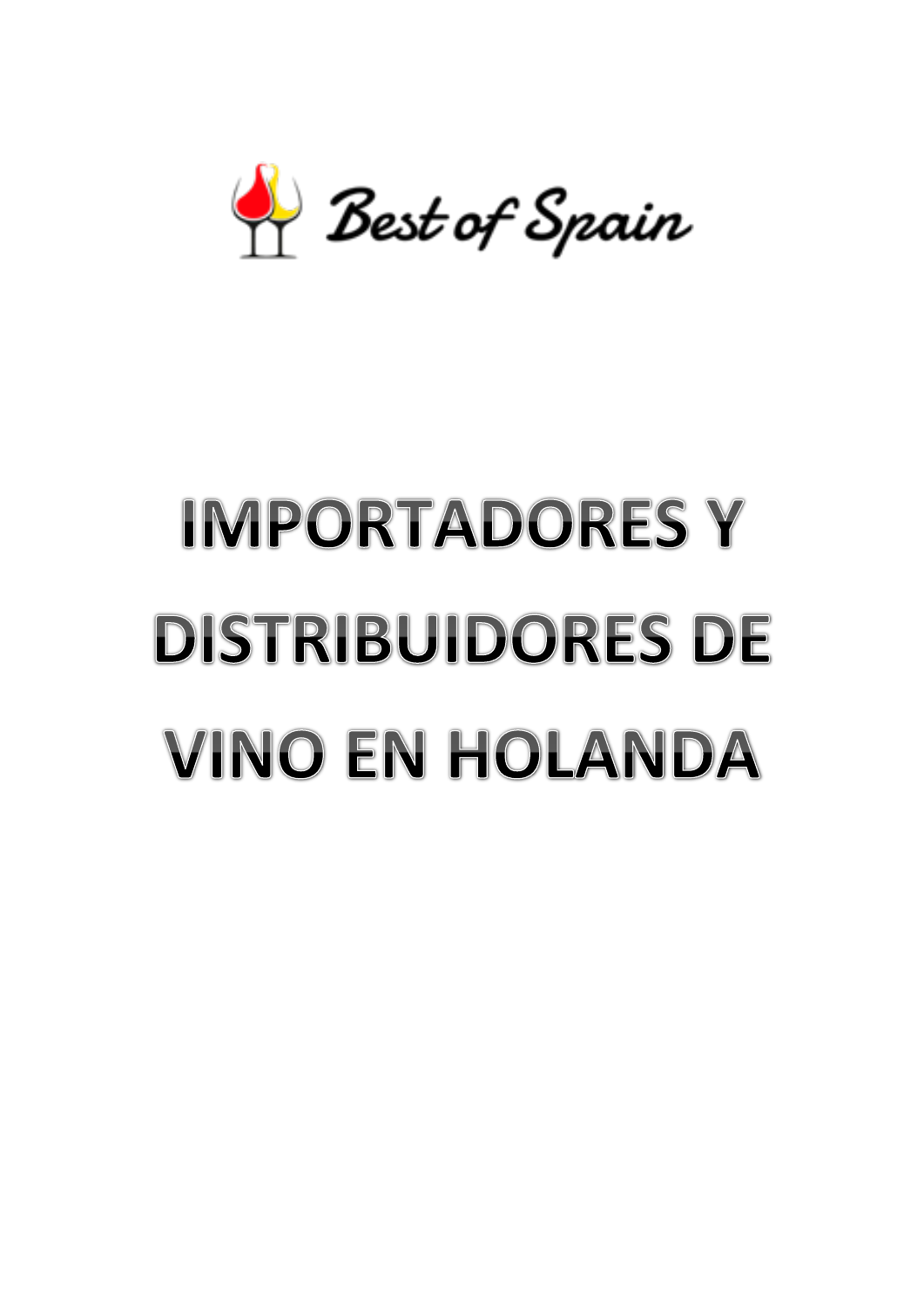

## **Activin BV**

Address Zonnenberg 8 Postal Code 2716 PG Place SWEETER MORE Phone 079 3600113 E-mail address [info@activin.nl](mailto:info@activin.nl) Website [http://www.activin.nl](http://www.activin.nl/)

# **Andre Kerstens BV Partners in Wine since 1880**

Address Box 85575 Postal Code 2508 CG Place THE HAGUE Phone 070 4278321 E-mail address [info@andrekerstens.nl](mailto:info@andrekerstens.nl) Website [http://www.andrekerstens.nl](http://www.andrekerstens.nl/)

## **Anfors - Imperial BV**

Address Broad Hilledijk 281 Postal Code 3072 NJ Place ROTTERDAM Phone 010 436 1563 E-mail address [hans@anfors.com](mailto:hans@anfors.com) Website [http://www.anfors.com](http://www.anfors.com/)

## **Arisz et Al. Wine specialist**

Address Nieuwe Keizersgracht 28 sous Postal Code 1018 DS Place AMSTERDAM Phone 020-6381821 E-mail address [info@ariszetal.nl](mailto:info@ariszetal.nl) Website [http://www.ariszetal.nl](http://www.ariszetal.nl/)

# **Baarsma Wine Group Holding**

Address Röntgenlaan 3 Postal Code 2719 DX Place Zoetermeer Website [http://www.baarsmawinegroup.nl](http://www.baarsmawinegroup.nl/)

## **Bacardi Nederland NV**

Address Box 295 Postal Code 2800 AG Place GOUDA Phone 0182 569999 Website [http://www.bacardi.com](http://www.bacardi.com/)

## **Benier Global Wines**

Address Industrieweg 3J Postal Code 5262 GJ Place VUGHT Phone 073-6568209 E-mail address [benier@benierglobalwines.com](mailto:benier@benierglobalwines.com) Website [http://www.benierglobalwines.com](http://www.benierglobalwines.com/)

## **Berghorst-Hengelo BV**

Address Holtersweg 15 Postal Code 7556 BS Place HENGELO Phone 074 2918568 Website [http://www.berghorstboswijnen.nl](http://www.berghorstboswijnen.nl/)

## **Brand Wijnimport**

Address Haagweg 77 Postal Code 2321 AA Place LEAD Phone 071 5790902 E-mail address [info@brand-wijn.com](mailto:info@brand-wijn.com) Website [http://www.brand-wijn.com](http://www.brand-wijn.com/)

## **C'est le vin BV**

Address Kromme Spieringweg 569A Postal Code 2141 AL Place FIVE HOUSES Phone 06-55884349 E-mail address [xander@cestlevin.nl](mailto:xander@cestlevin.nl) Website [http://www.cestlevin.nl](http://www.cestlevin.nl/)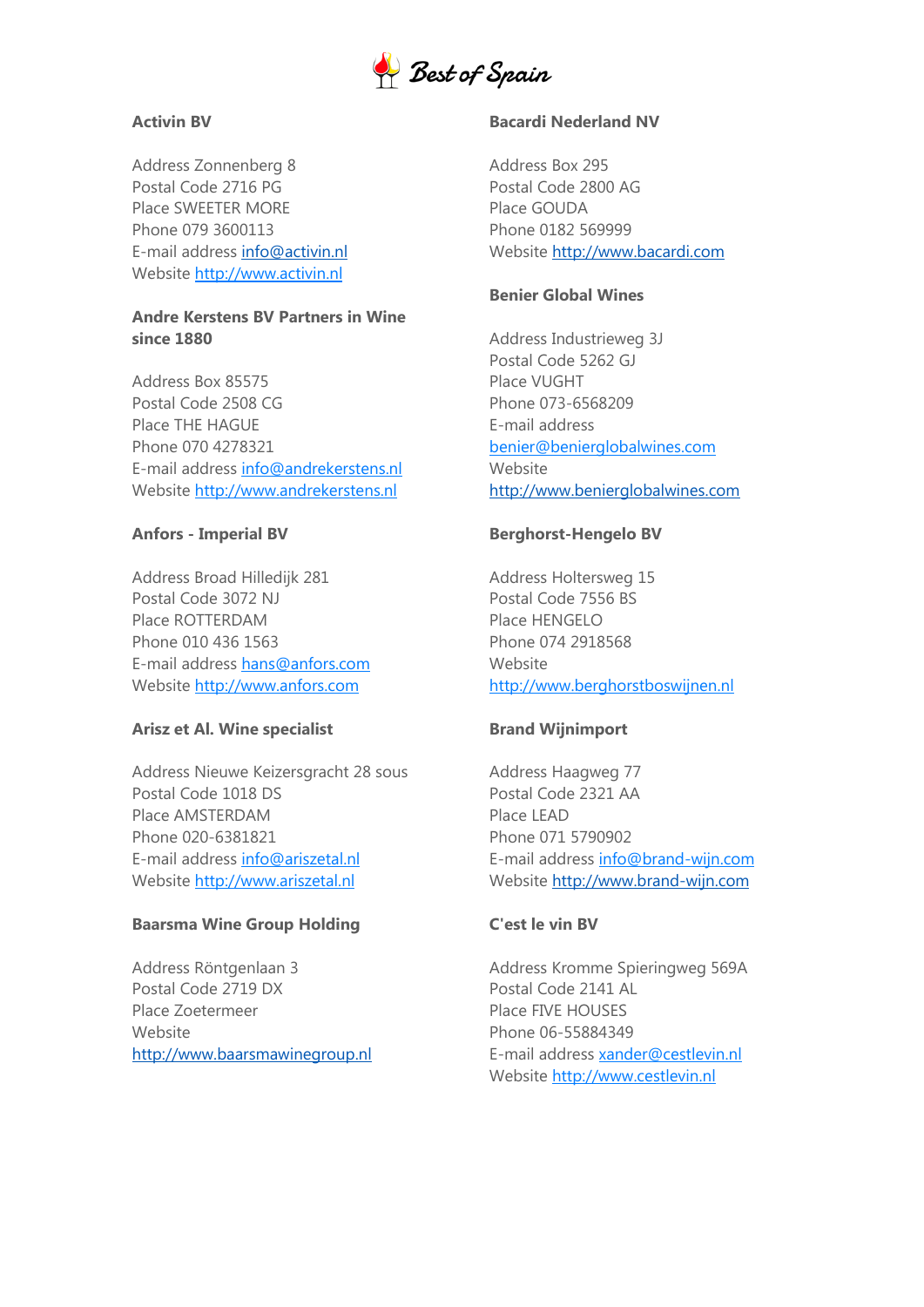

## **Cava Barcelona**

Address 2e C. Huygenstraat 67 Postal Code 1054 CR Place AMSTERDAM Phone 020 6830854 E-mail address [info@cavabarcelona.nl](mailto:info@cavabarcelona.nl) Website [http://www.cavabarcelona.nl](http://www.cavabarcelona.nl/)

## **Coenecoop Wine Traders BV**

Address Box 425 Postal Code 2740 AK Place WADDINXVEEN Phone 0180 635123 E-mail address [wine@coenecoop.com](mailto:wine@coenecoop.com) Website [http://www.coenecoop.com](http://www.coenecoop.com/)

## **D-Vine**

Address KNSM avenue 293 Postal Code 1019 LE Place AMSTERDAM Phone 020 6235877 E-mail address [robin@d-vine.eu](mailto:robin@d-vine.eu) Website [http://www.d-vine.eu](http://www.d-vine.eu/)

## **The Monk Drinks**

Address Deventerstraat 6 Postal Code 7575 RM Place OLDENZAAL Phone 0541 513076 E-mail address [info@monnik-dranken.nl](mailto:info@monnik-dranken.nl) Website [http://www.monnik-dranken.nl](http://www.monnik-dranken.nl/)

#### **The Four Heemskinderen Wines**

Address Kooijweg 24 Postal Code 8715 EP Place STAVORS Phone 0514 - 681 444 E-mail address [wines@vierheemskinderen.nl](mailto:wijnen@vierheemskinderen.nl) Website [http://vierheemskinderen.nl](http://vierheemskinderen.nl/)

## **De Waal, Zey & Engels BV**

Address Herenstraat 55 Postal Code 2271 CB Place FORBURG Phone 070 3868872 E-mail address [m.engels@vinifera.nl](mailto:m.engels@vinifera.nl) Website [http://www.waal-zey-engels.nl](http://www.waal-zey-engels.nl/)

## **deConinckwines**

Address Tannery 26 Postal Code 4651 SM Place STEENBERGEN Phone 0166-663901 E-mail address [info@deconinckwines.nl](mailto:info@deconinckwines.nl) Website [http://www.deconinckwines.nl](http://www.deconinckwines.nl/)

## **DGS Wijnkopers BV**

Address P.O. Box 26 Postal Code 2740 AA Place WADDINXVEEN Phone 0180 635135 E-mail address [info@dgswijn.nl](mailto:info@dgswijn.nl) Website [http://www.dgswijn.nl](http://www.dgswijn.nl/)

## **Dijso**

Address Groenestraat 294 D012 Postal Code 6531 JC Place Nijmegen Phone 024-8481797 E-mail address [info@dijso.nl](mailto:info@dijso.nl) Website [http://www.dijso.nl](http://www.dijso.nl/)

#### **G. Thiessen BV Wine buyers since 1740**

Address P.O. Box 227 Postal Code 6200 AE Place MAASTRICHT Phone 043 3251355 E-mail address [wijnhandel@thiessen.nl](mailto:wijnhandel@thiessen.nl) Website [http://www.thiessen.nl](http://www.thiessen.nl/)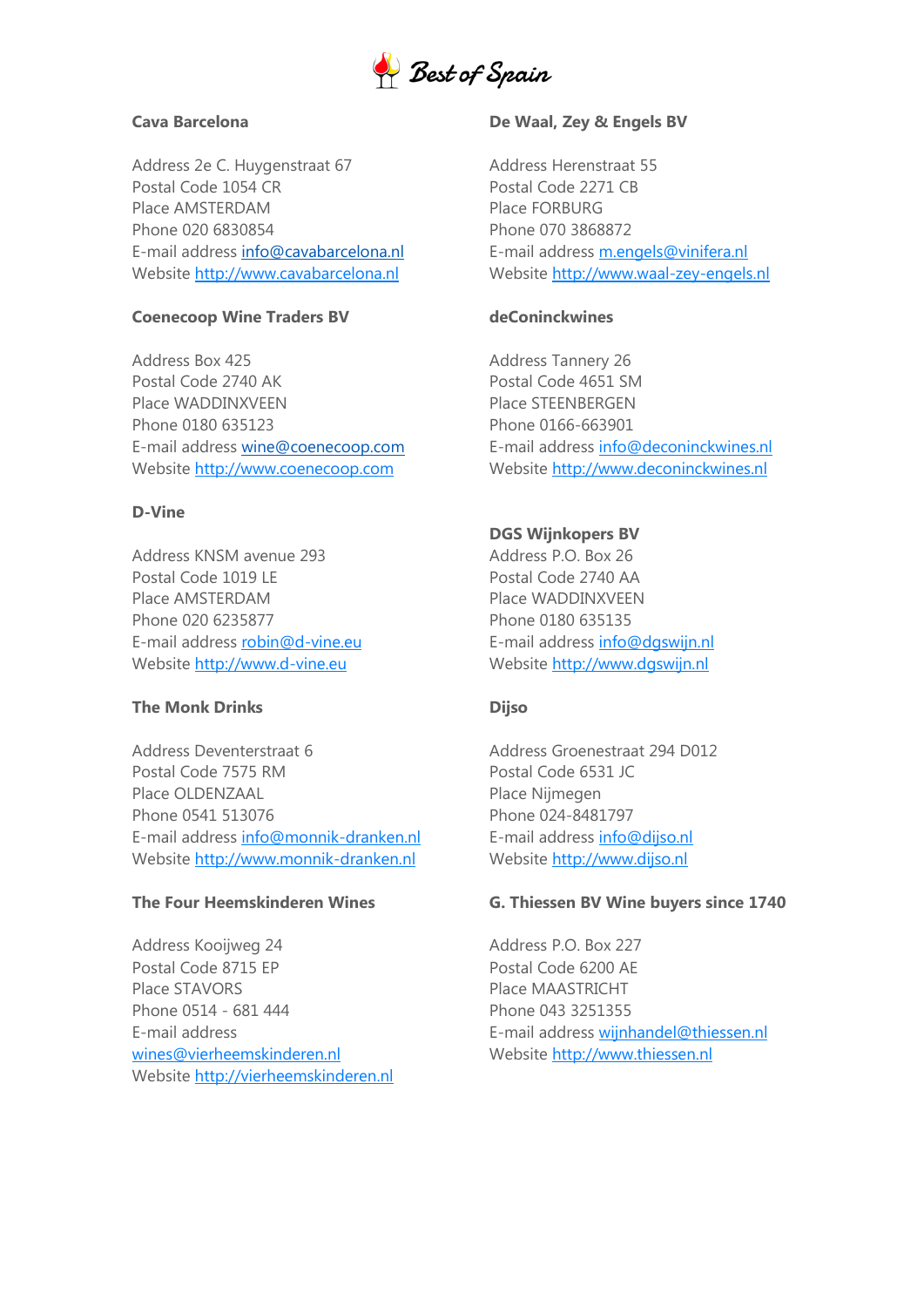

## **Gall & Gall BV**

Address Box 3130 Postal Code 1500 HH Place ZAANDAM Phone 075-6599111 Website [http://www.gall.nl](http://www.gall.nl/)

## **Global Wine Operations**

Address Export road 4 Postal Code 2742 RC Place WADDINXVEEN Phone 0180-635101 E-mail address [info@globalwineoperations.com](mailto:info@globalwineoperations.com) Website [http://www.globalwineoperations.com](http://www.globalwineoperations.com/)

#### **Haasdijk Wine Group BV / Champagnist**

Address Prins Willem Alexanderlaan 45 Postal Code 3818 ZL Place Amersfoort E-mail address [info@haasdijkwinegroup.com](mailto:info@haasdijkwinegroup.com) Website [http://champagnist.nl](http://champagnist.nl/)

#### **Heeren van Heusden Wijnkoopers**

Address P.O. Box 66 Postal Code 5256 ZH Place HEUSDEN Phone (0) 416-663025 E-mail address [info@heerenvanheusden.nl](mailto:info@heerenvanheusden.nl) Website [http://www.heerenvanheusden.nl](http://www.heerenvanheusden.nl/)

# **Heath Companies worldofgrandcru.com -**

Address Vestestraat 7H Postal Code 2311 ST Place LEAD Phone 06-53367051 E-mail address [info@worldofgrandcru.com](mailto:info@worldofgrandcru.com) Website [http://www.worldofgrandcru.com](http://www.worldofgrandcru.com/)

## **Heisterkamp Wijnkopers**

Address P.O. Box 63 Postal Code 7630 AB Place OOTMARSUM Phone 0541 292222 E-mail address [wijnkopers@heisterkamp.com](mailto:wijnkopers@heisterkamp.com) Website [http://www.heisterkamp.com](http://www.heisterkamp.com/)

## **HEMA**

Address Box 37110 Postal Code 1030 AC Place Amsterdam Phone 020-3114392 Website [http://www.hema.nl](http://www.hema.nl/)

## **Horizon Wines**

Address Blikveldweg 1 Postal Code 1359 KA Place ALMERE Phone 036-5400708 E-mail address [info@horizonwines.com](mailto:info@horizonwines.com) Website [http://www.horizonwines.com](http://www.horizonwines.com/)

## **Hosman Vins BV**

Address Westvest 44 Postal Code 3111 BW Place SCHIEDAM Phone 010 4264672 E-mail address [sales@hosmanvins.nl](mailto:sales@hosmanvins.nl) Website [http://www.hosmanvins.nl](http://www.hosmanvins.nl/)

#### **Importeria**

Address Throw Lake 19 Postal Code 1423 DP Place Uithoorn Phone 020-2202108 E-mail address [h.ensing@importeria.com](mailto:h.ensing@importeria.com) Website [http://www.importeria.com](http://www.importeria.com/)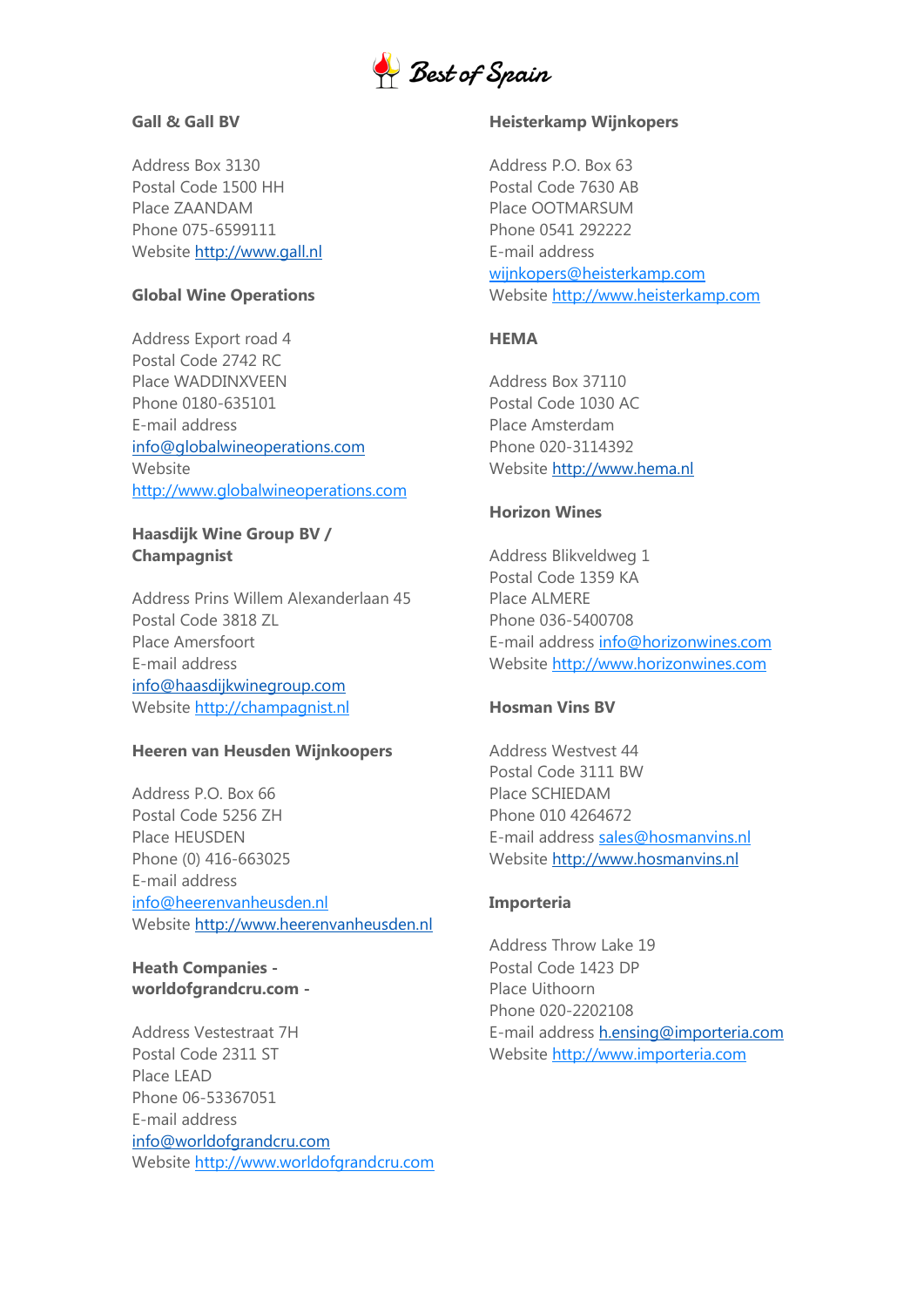

## **Wijnimport J. Bart**

Address Kwadijkerweg 8 Postal Code 1461 DW Place Zuidoostbeemster Phone 0299 689111 E-mail address [miriam@wijnimportbart.nl](mailto:miriam@wijnimportbart.nl) Website [http://www.wijnimportbart.nl](http://www.wijnimportbart.nl/)

## **Julienne Vins Finnish**

Address Mheerderweg 16 Postal Code 6262 NC Place BANHOLT Phone 043 4572622 E-mail address [juliennewijnimport@home.nl](mailto:juliennewijnimport@home.nl) Website [http://www.juliennevinsfins.nl](http://www.juliennevinsfins.nl/)

#### **Jumbo Supermarkets**

Address State Highway 15 Postal Code 5462 CE Place VEGHEL Phone 0413 380200 Website [http://www.jumbosupermarkten.nl](http://www.jumbosupermarkten.nl/)

## **Charles de Graaf Bourgogne Agencies**

Address Amsteldijk 128B Postal Code 1078 RT Place AMSTERDAM Phone 020 6641595 E-mail address [karel@graafbourgognes.nl](mailto:karel@graafbourgognes.nl) Website [http://www.graafbourgognes.nl](http://www.graafbourgognes.nl/)

## **Cellars Wijnimport vof**

Address P.O. Box 36 Postal Code 5070 AA Place UDENHOUT Phone 013 5119898 E-mail address [info@kelders](mailto:info@kelders-wijnimport.nl)[wijnimport.nl](mailto:info@kelders-wijnimport.nl) Website [http://www.kelders-wijnimport.nl](http://www.kelders-wijnimport.nl/)

#### **Koninklijke Ahold NV**

Address Box 3000 Postal Code 1500 HA Place ZAANDAM Phone 075-6599111 Website [http://www.ah.nl](http://www.ah.nl/)

## **Tassel Wine Buyers**

Address P.O. Box 3 Postal Code 2150 AA Place NEW VENNEP Phone 0252 686741 E-mail address [info@kwastwijnkopers.nl](mailto:info@kwastwijnkopers.nl) Website [http://www.kwastwijnkopers.nl](http://www.kwastwijnkopers.nl/)

## **L'Exception Lenselink**

Address Zonnenberg 8 Postal Code 2716 PG Place Zoetermeer Phone 079 3600788 E-mail address [info@lexceptionlenselink.nl](mailto:info@lexceptionlenselink.nl) Website [http://www.lexceptionlenselink.nl](http://www.lexceptionlenselink.nl/)

### **La Maison Blanche**

Address Horstlaan 21 Postal Code 2411 WE Place BURIING Phone 06-52456724 E-mail address [heuvwyn@gmail.com](mailto:heuvwyn@gmail.com) Website [http://www.lamaisonblanche](http://www.lamaisonblanche-wijnen.nl/)[wijnen.nl](http://www.lamaisonblanche-wijnen.nl/)

#### **La Source Netherlands**

Address Export route 8 Postal Code 2740 AA Place WADDINXVEEN Phone 0180-635135 E-mail address [info@la-source.nl](mailto:info@la-source.nl) Website [http://www.la-source.nl](http://www.la-source.nl/)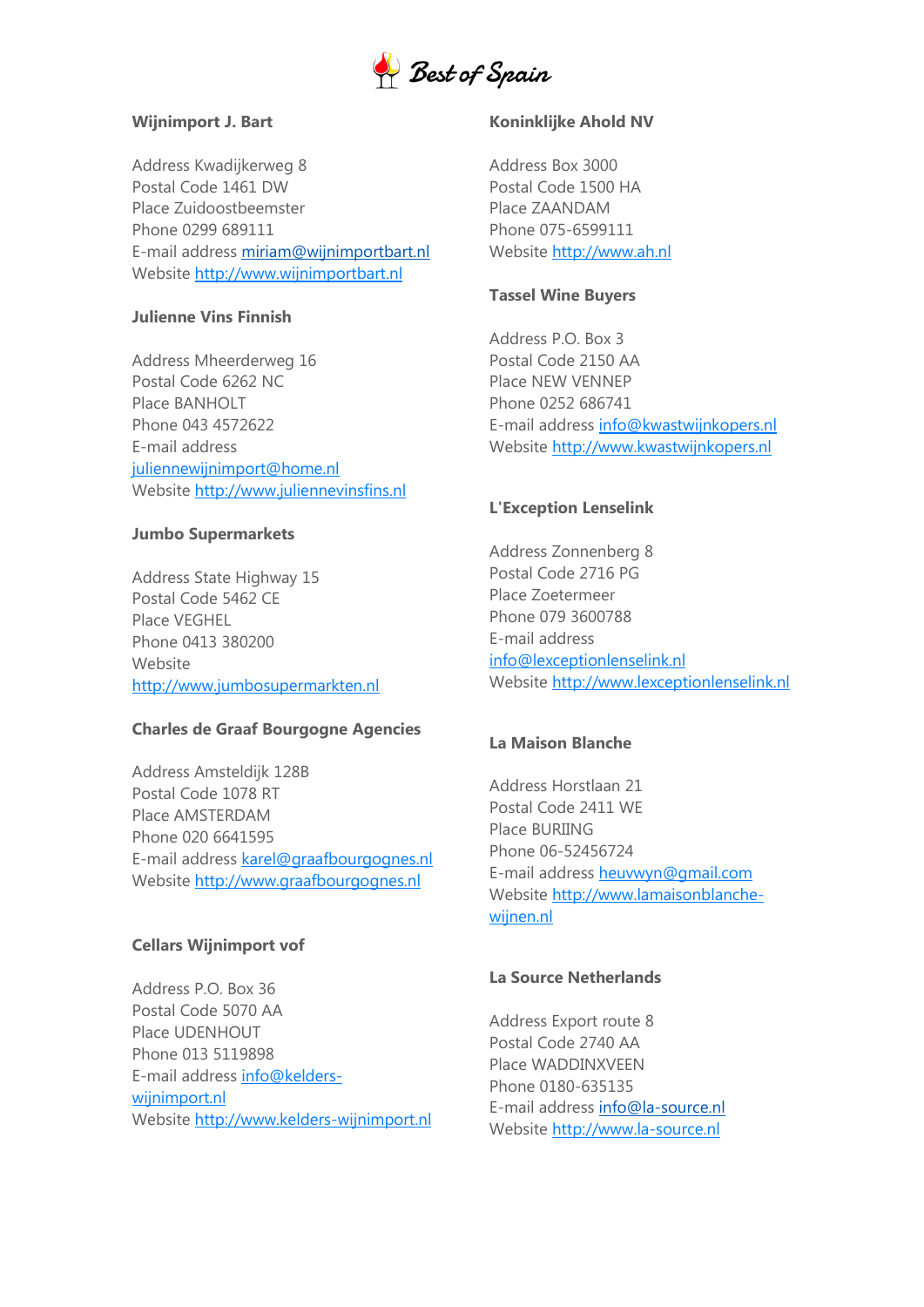

## **Le Vieux Jean Vins**

Address Holy Ghost Cemetery 7 Postal Code 2611 HP Place DELFT Phone 015 2130433 E-mail address [info@levieuxjeanvins.com](mailto:info@levieuxjeanvins.com) Website [http://www.levieuxjeanvins.com](http://www.levieuxjeanvins.com/)

# **Le Vin and Direct**

Address P.O. Box 26 Postal Code 7490 AA Place CITY OF DELDEN Phone 074 3777333 E-mail address [jbennink@vin-direct.nl](mailto:jbennink@vin-direct.nl) Website [http://www.vin-direct.nl](http://www.vin-direct.nl/)

# **LFE**

Address P.O. Box 35 Postal Code 3738 ZL Place MAARTENSDIJK Phone 0346 213044 E-mail address [info@lfe.nl](mailto:info@lfe.nl) Website [http://www.lfe.nl](http://www.lfe.nl/)

## **Luiten Importer of quality wines**

Address Planckstraat 80 Postal Code 3316 GS Place DORDRECHT Phone 078 6170055 E-mail address [info@luitenwijn.nl](mailto:info@luitenwijn.nl) Website [http://www.luitenwijn.nl](http://www.luitenwijn.nl/)

# **Moët-Hennesy (The Netherlands) BV**

Address Box 58 Postal Code 3740 AB Place BAARN Phone 035 6946014 E-mail address [info@moethennessy.nl](mailto:info@moethennessy.nl) Website [http://www.moethennessy.nl](http://www.moethennessy.nl/)

## **Neerlands Wijnhuis BV**

Address P.O. Box 33 Postal Code 2964 ZG Place GREAT AMMERS Phone 0184 662080 E-mail address [domburg@neerlandswijnhuis.nl](mailto:domburg@neerlandswijnhuis.nl) Website [http://www.neerlandswijnhuis.nl](http://www.neerlandswijnhuis.nl/)

# **Neleman**

Address Berkelkade 14a-b Postal Code 7201 JE Place ZUTPHEN Phone 0575-557098 E-mail address [derrick@neleman.es](mailto:derrick@neleman.es) Website [http://www.neleman.org](http://www.neleman.org/)

## **Noordman Wijnimport BV**

Address Flevoweg 17 Postal Code 2318 BZ Place LEAD Phone 071 5221405 E-mail address [info@noordmanwijn.nl](mailto:info@noordmanwijn.nl) Website [http://www.noordmanwijn.nl](http://www.noordmanwijn.nl/)

## **ODB Beverages**

Address The Corantijn 10 Postal Code 1689 AP Place SWAAG Phone 0229-295207 E-mail address [info@odbbeverages.com](mailto:info@odbbeverages.com) Website [http://www.odbbeverages.com](http://www.odbbeverages.com/)

## **Oud Reuchlin & Boelen BV**

Address Röntgenlaan 3 Postal Code 2719 DX Place SWEETER MORE Phone 079 3634800 E-mail address [info@orbwijn.nl](mailto:info@orbwijn.nl) Website [http://www.orbwijn.nl](http://www.orbwijn.nl/)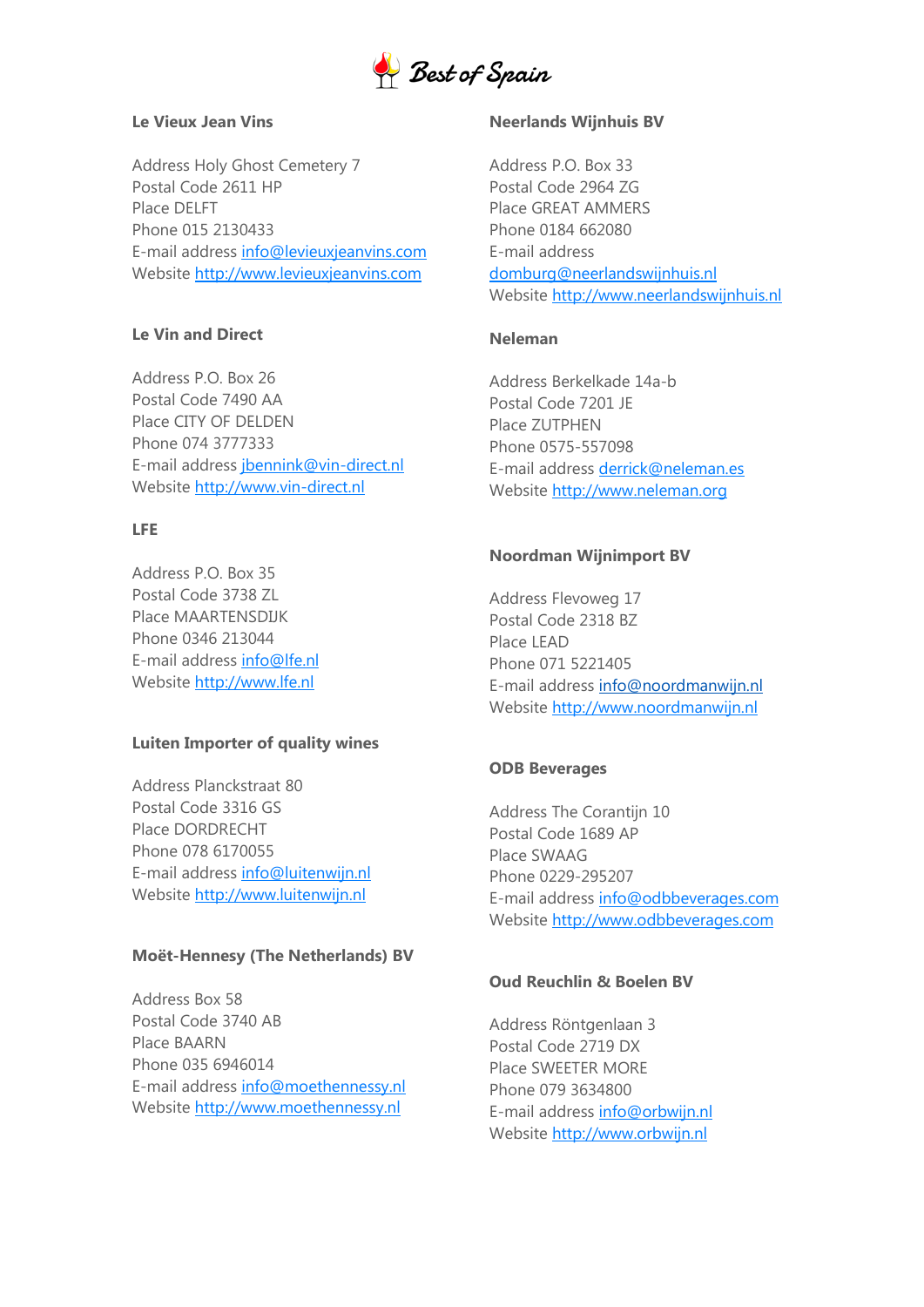

#### **P. de Bruijn Wijnkopers anno 1772 BV**

Address Bijleveldsingel 25 Postal Code 6521 AN Place NIJMEGEN Phone 024 3229301 Website [http://www.debruijnwijnkopers.nl](http://www.debruijnwijnkopers.nl/)

## **Pallas Wines BV**

Address Box 425 Postal Code 2740 AK Place WADDINXVEEN Phone 0180 635128 E-mail address [info@pallaswines.nl](mailto:info@pallaswines.nl) Website [http://www.pallaswines.nl](http://www.pallaswines.nl/)

## **Partners in Wine VOF**

Address Box 85575 Postal Code 2508 CG Place THE HAGUE Phone 070 4278321 E-mail address [info@andrekerstens.nl](mailto:info@andrekerstens.nl) Website [http://www.andrekerstens.nl](http://www.andrekerstens.nl/)

# **Pernod Ricard Netherlands**

Address NDSM-Square 34 Postal Code 1033 WB Place AMSTERDAM Phone 020-8000888 E-mail address [info@pernod-ricard](mailto:info@pernod-ricard-nederland.com)[nederland.com](mailto:info@pernod-ricard-nederland.com) Website [http://pernod-ricard](http://pernod-ricard-nederland.com/)[nederland.com/](http://pernod-ricard-nederland.com/)

## **Poot Agenturen**

Adres Jan v.d. Laarweg 12 Postcode 2678 LH Plaats DE LIER Telefoon 0174 512561 E-mailadres [info@poot.nl](mailto:info@poot.nl) Website [http://www.pootagenturen.nl](http://www.pootagenturen.nl/)

#### **Portugal Wijn Import**

Adres Rijksstraatweg 63 Postcode 3454 JD Plaats UTRECHT Telefoon 06-27167564 E-mailadres [karelgeers@portugalwijnimport.nl](mailto:karelgeers@portugalwijnimport.nl) Website [http://www.portugalwijnimport.nl](http://www.portugalwijnimport.nl/)

## **Résidence Wijnimport B.V.**

Adres Veenderveld 55 Postcode 2371 TT Plaats ROELOFARENDSVEEN Telefoon 071 5683300 E-mailadres [info@residence-wijnen.nl](mailto:info@residence-wijnen.nl) Website [http://www.residencewijnen.nl](http://www.residencewijnen.nl/)

## **Robbers & van den Hoogen B.V.**

Adres Velperweg 23 Postcode 6824 BC Plaats ARNHEM Telefoon 026 4455912 E-mailadres [marcel@robbersenvandenhoogen.nl](mailto:marcel@robbersenvandenhoogen.nl) Website [http://www.robbersenvandenhoogen.nl](http://www.robbersenvandenhoogen.nl/)

## **Saperavi Wine Agency B.V.**

Adres Sumatrastraat 43b Postcode 2585 CM Plaats DEN HAAG Telefoon 070-2500094 E-mailadres [contact@saperaviwine.com](mailto:contact@saperaviwine.com) Website [http://www.saperaviwine.com](http://www.saperaviwine.com/)

#### **Sauter Wijnen**

Adres Postbus 3041 Postcode 6202 NA Plaats MAASTRICHT Telefoon 043 3637799 E-mailadres [info@sauterwijnen.nl](mailto:info@sauterwijnen.nl) Website [http://www.sauterwijnen.nl](http://www.sauterwijnen.nl/)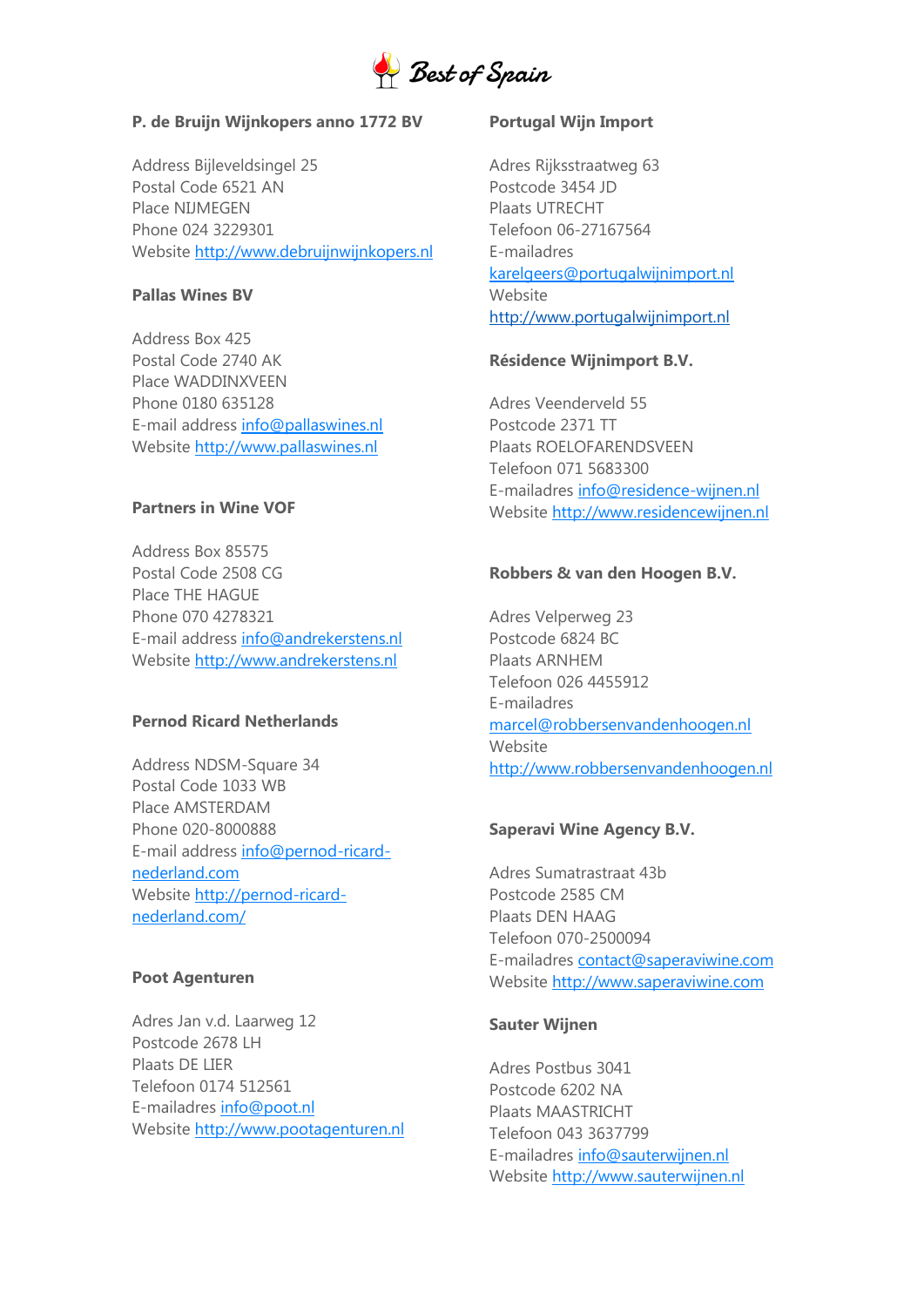

#### **Schermer Wijnkopers V.O.F.**

Adres Geldelozeweg 47 Postcode 1625 NW Plaats HOORN Telefoon 0229 217777 E-mailadres [info@schermerwijn.nl](mailto:info@schermerwijn.nl) Website [http://www.schermerwijn.nl](http://www.schermerwijn.nl/)

#### **Sligro Food Group Nederland B.V.**

Adres Corridor 11 Postcode 5466 RB Plaats VEGHEL Telefoon 0413-343500 E-mailadres [bschapendonk@sligro.nl](mailto:bschapendonk@sligro.nl) Website [http://www.sligrofoodgroup.nl](http://www.sligrofoodgroup.nl/)

#### **Taste Tailors BV**

Adres Arkansasdreef 28 Postcode 3565 AR Plaats UTRECHT Telefoon 030 2935041 E-mailadres [info@taste-tailors.nl](mailto:info@taste-tailors.nl) Website [http://www.taste-tailors.nl](http://www.taste-tailors.nl/)

#### **Verbunt Verlinden**

Adres Professor Cobbenhagenlaan 51 Postcode 5037 DB Plaats TILBURG Telefoon 013-5498400 E-mailadres [info@verbuntverlinden.nl](mailto:info@verbuntverlinden.nl) Website [http://www.verbuntverlinden.nl](http://www.verbuntverlinden.nl/)

#### **Viguurs in wijn**

Adres Graafseweg 265 Postcode 5213 AJ Telefoon 06-15077006 E-mailadres [julien@viguursinwijn.nl](mailto:julien@viguursinwijn.nl) Website [http://www.viguursinwijn.nl](http://www.viguursinwijn.nl/)

#### **Vindorado**

Adres Molenlei 19 Postcode 1921 CX Plaats Akersloot Telefoon 06-27898461 E-mailadres [peter@vindorado.nl](mailto:peter@vindorado.nl) Website [http://www.vindorado.nl](http://www.vindorado.nl/)

#### **Vinissimo**

Adres Aan de Bogen 11 Postcode 6118 AS Plaats NIEUWSTADT Telefoon 046 4810788 E-mailadres [info@vinissimo.nl](mailto:info@vinissimo.nl) Website [http://www.vinissimo.nl](http://www.vinissimo.nl/)

# **Vinites B.V.**

Adres Kenaupark 4 Postcode 2011 MS Plaats HAARLEM Telefoon 023-5539090 E-mailadres [info@vinites.com](mailto:info@vinites.com) Website [http://www.vinites.com](http://www.vinites.com/)

### **Vinoblesse**

Adres Beukenlaan 18 Postcode 3741 BP Plaats BAARN Telefoon 035-5426260 E-mailadres [info@vinoblesse.nl](mailto:info@vinoblesse.nl) Website [http://www.vinoblesse.nl](http://www.vinoblesse.nl/)

#### **Vojacek Wijnen**

Adres Tongerseweg 15 Postcode 6211 LT Plaats MAASTRICHT Telefoon 043-3258644 E-mailadres [nancy@vojacek.nl](mailto:nancy@vojacek.nl) Website [http://www.vojacek.nl](http://www.vojacek.nl/)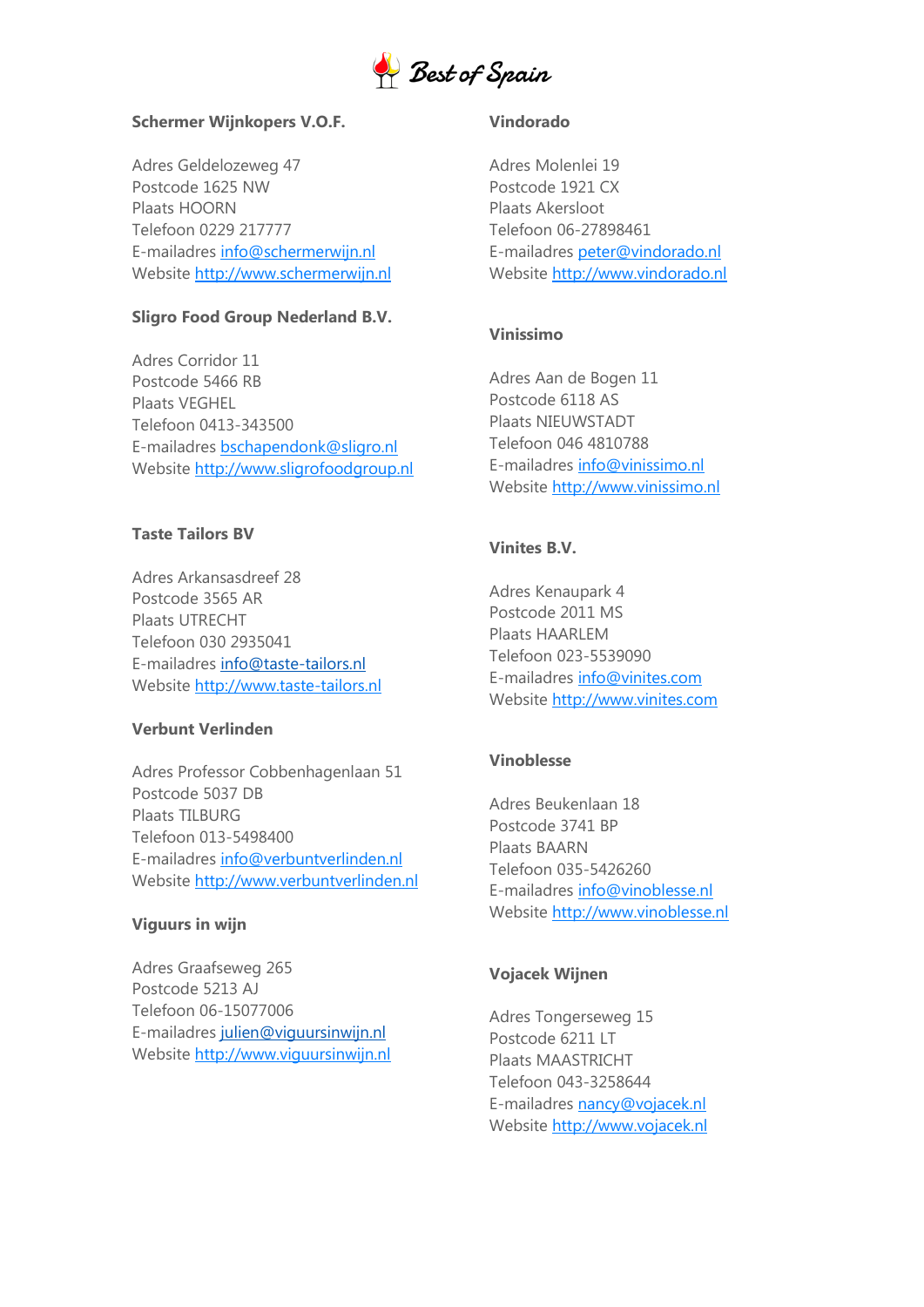

#### **Walraven | Sax C.V.**

Adres Prinsenkade 5 Postcode 4811 VB Plaats BREDA Telefoon 076 5256480 E-mailadres [order@walravensax.nl](mailto:order@walravensax.nl) Website [http://www.walravensax.nl](http://www.walravensax.nl/)

## **Weldam Wines B.V.**

Adres Textielweg 18a Postcode 3812 RV Plaats AMERSFOORT E-mailadres [niels@weldamwines.nl](mailto:niels@weldamwines.nl) Website [http://www.weldamwines.nl](http://www.weldamwines.nl/)

## **Werkhoven Wijnen**

Adres Zeelandhaven 5d Postcode 3433 PL Plaats Nieuwegein Telefoon 030 6020143 E-mailadres [info@werkhovenwijnen.nl](mailto:info@werkhovenwijnen.nl) Website [http://www.werkhovenwijnen.nl](http://www.werkhovenwijnen.nl/)

# **Wijn op Dronk**

Adres Balistraat 81b Postcode 2585 XN Plaats Den Haag Telefoon 06 51792166 E-mailadres [info@wijnopdronk.nl](mailto:info@wijnopdronk.nl) Website [http://www.wijnopdronk.nl](http://www.wijnopdronk.nl/)

## **Wijnbeheer**

Adres Radonweg 24 Postcode 3812 RL Telefoon 033-8881321 E-mailadres [roel@wijnbeheer.nl](mailto:roel@wijnbeheer.nl) Website [http://www.wijnbeheer.nl](http://www.wijnbeheer.nl/)

#### **Wijnhandel Bas Baan**

Adres Prins Bernhardstraat 1 Postcode 3331 BN Plaats ZWIJNDRECHT Telefoon 078-6125226 E-mailadres [info@wijnhandelbasbaan.n](mailto:info@wijnhandelbasbaan.n) Website [http://www.wijnhandelbasbaan.nl](http://www.wijnhandelbasbaan.nl/)

## **Wijnhandel Dikkers**

Adres Rigaweg 5 Postcode 9723 TE Plaats GRONINGEN Telefoon 050-7114011 E-mailadres [joost.vermeulen@lijferingdranken.nl](mailto:joost.vermeulen@lijferingdranken.nl) Website [http://www.dikkers.nl](http://www.dikkers.nl/)

## **Wijnhandel Henri van Iersel**

Adres Kerkstraat 2 Postcode 5165 CG Plaats WASPIK Telefoon 0416 311331 E-mailadres [info@ierselwijn.nl](mailto:info@ierselwijn.nl) Website [http://www.webwinkelwijnen.nl](http://www.webwinkelwijnen.nl/)

## **Wijnhandel Jean Berger**

Adres Swalmerstraat 5 Postcode 6041 CV Plaats ROERMOND Telefoon 0475 332 966 E-mailadres [info@jeanbergerwijn.nl](mailto:info@jeanbergerwijn.nl) Website [http://www.jeanbergerwijn.nl](http://www.jeanbergerwijn.nl/)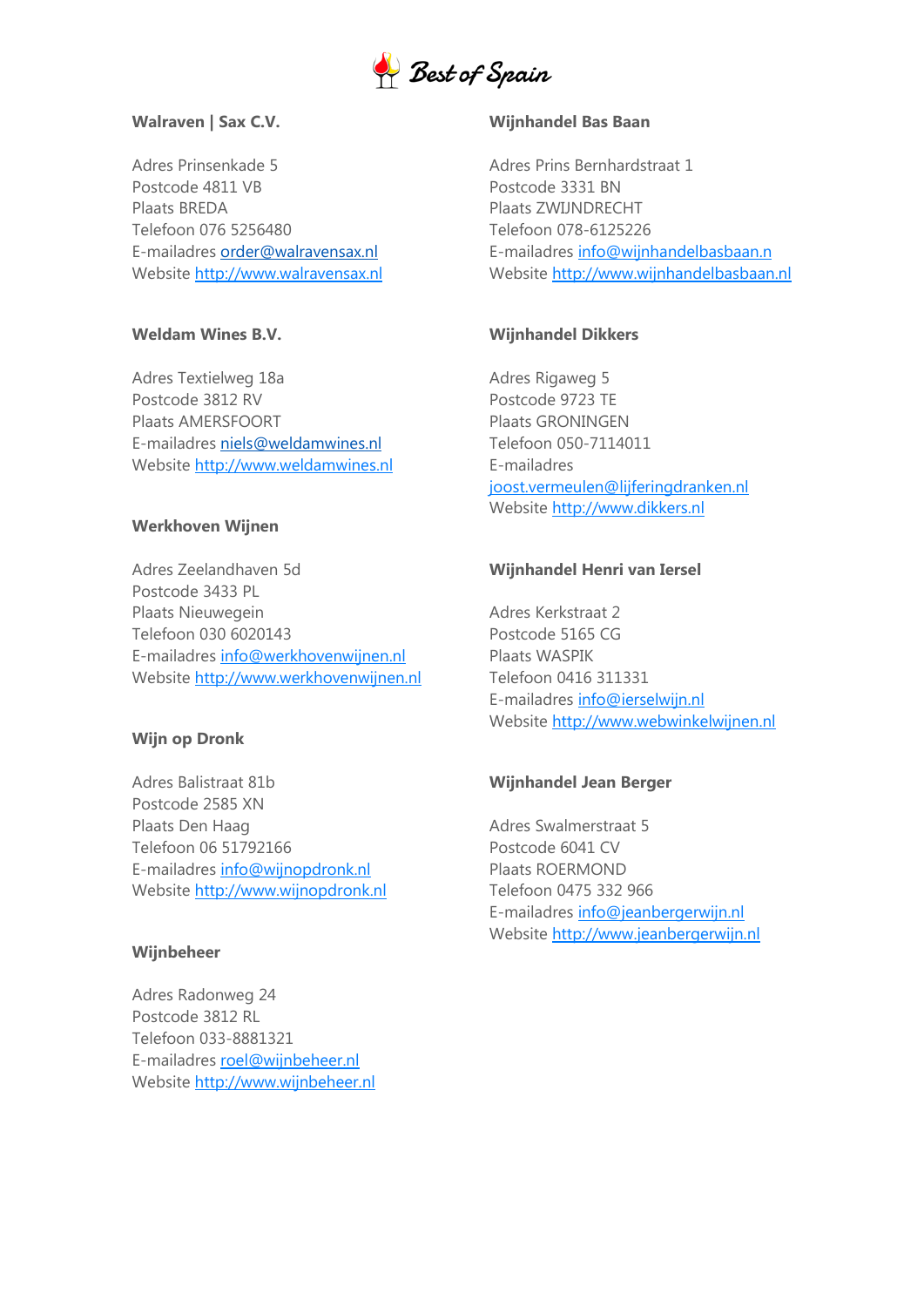

## **Wijnhandel van Ouwerkerk**

Adres Prinses Margrietstraat 19 Postcode 4241 BA Plaats ARKEL Telefoon 0183-561133 E-mailadres [info@wijnhandelvanouwerkerk.nl](mailto:info@wijnhandelvanouwerkerk.nl) Website [http://www.wijnhandelvanouwerkerk.nl](http://www.wijnhandelvanouwerkerk.nl/)

## **Wijnhaven Wijnimport**

Adres Postbus 360 Postcode 2600 AJ Plaats DELFT Telefoon 010-4856900 E-mailadres [info@wijnhaven](mailto:info@wijnhaven-wijnimport.nl)[wijnimport.nl](mailto:info@wijnhaven-wijnimport.nl) Website [http://www.wijnhaven](http://www.wijnhaven-wijnimport.nl/)[wijnimport.nl](http://www.wijnhaven-wijnimport.nl/)

## **Wijnimport Jos Rijnaarts**

Adres Edisonweg 14 Postcode 1821 BN Plaats ALKMAAR Telefoon 072-5118537 E-mailadres [info@jr.nl](mailto:info@jr.nl) Website [http://www.jr.nl](http://www.jr.nl/)

#### **Wijnkooper B.V.**

Adres Prins Hendrikstraat 43a Postcode 2518 HJ Plaats DEN HAAG Telefoon 070 3637016 E-mailadres [wijnhandel.kooper@planet.nl](mailto:wijnhandel.kooper@planet.nl)

#### **Wijnkooperij De Lange B.V.**

Adres Weidehek 125b Postcode 4824 AT Plaats BREDA Telefoon 0162 447847 E-mailadres [info@wijnkooperijdelange.nl](mailto:info@wijnkooperijdelange.nl) Website [http://www.wijnkooperijdelange.nl](http://www.wijnkooperijdelange.nl/)

## **Wijnkoperij La Persistance**

Adres Minervum 7374 Postcode 4817 ZH Plaats BREDA Telefoon 076-5430036 E-mailadres [info@lapersistance.nl](mailto:info@lapersistance.nl) Website [http://www.lapersistance.nl](http://www.lapersistance.nl/)

## **Wijnkoperij Okhuysen B.V.**

Adres Postbus 501 Postcode 2003 RM Plaats HAARLEM Telefoon 023 5312240 E-mailadres [vineus@okhuysen.nl](mailto:vineus@okhuysen.nl) Website [http://www.okhuysen.nl](http://www.okhuysen.nl/)

# **Wijnkopers Alex Storms-Mertens & Znn**

Adres Dorpsstraat 108 Postcode 6093 ED Plaats HEYTHUYSEN Telefoon 0475 491348 E-mailadres [alex@storms.nl](mailto:alex@storms.nl) Website [http://www.storms.nl](http://www.storms.nl/)

## **Wijntransport B.V.**

Adres Songertweg 17 Postcode 5961 NG Plaats HORST Telefoon 077-463 2147 E-mailadres [info@wijntransport.nl](mailto:info@wijntransport.nl) Website [http://www.wijntransport.nl](http://www.wijntransport.nl/)